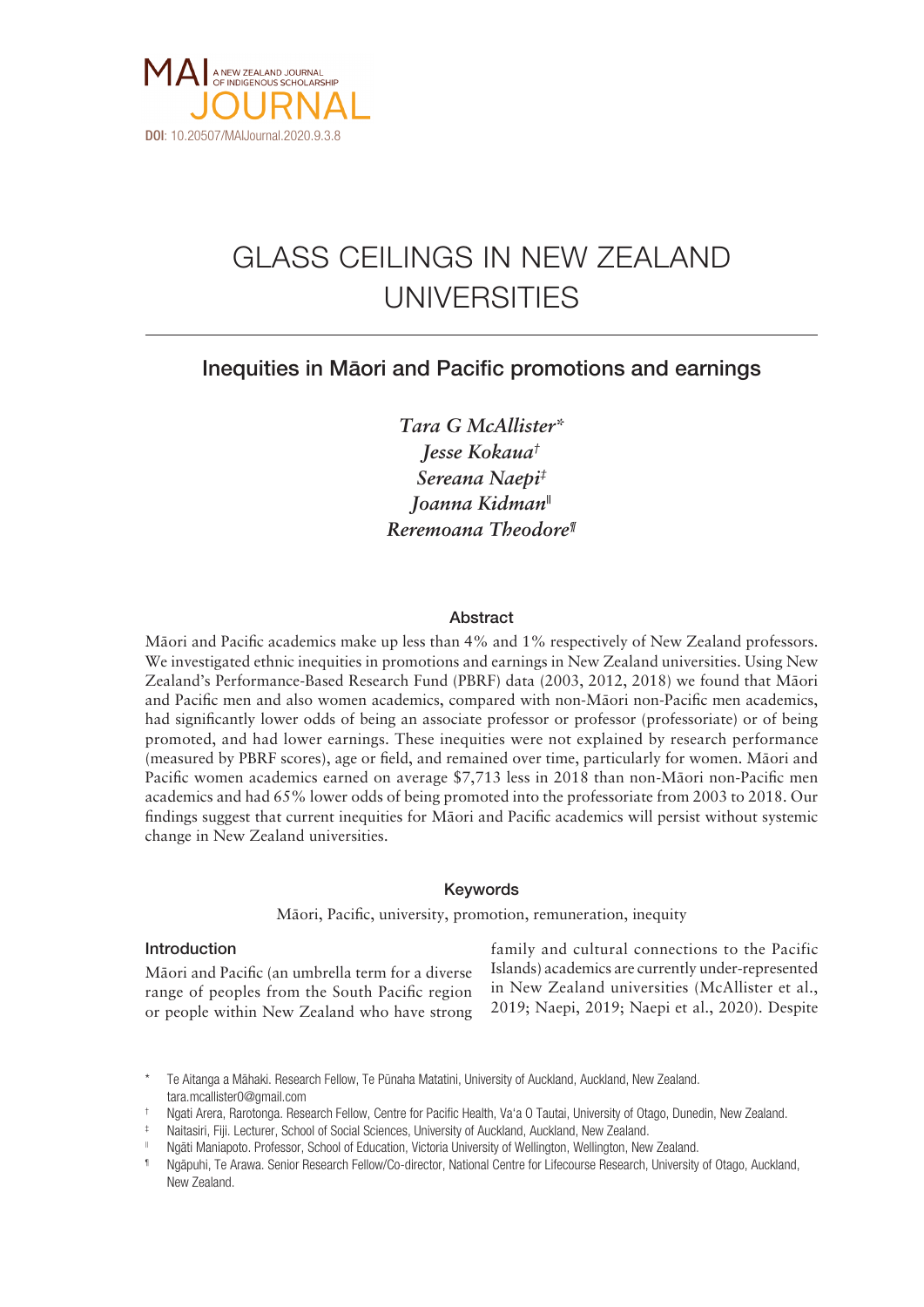making up 16.5% of the total New Zealand population, Mäori make up approximately 5% of the total academic workforce and less than 4% of professors (McAllister et al., 2019). Similarly, Pacific peoples make up 8.1% of the total New Zealand population, but make up less than 2% of the academic workforce and less than 1% of professors (Naepi, 2019). Recent studies show that there was little change in the percentage of Mäori and Pacific academics in New Zealand universities between 2012 and 2017 (McAllister et al., 2019; Naepi, 2019). The need to recruit, retain, support and promote Mäori and Pacific academics is critical if universities and the government are to meet their commitments to Te Tiriti o Waitangi, reduce inequitable higher education outcomes and employ a workforce that better represents the New Zealand population. Mäori and Pacific academics play a key role in supporting Mäori and Pacific students, who are also currently under-represented in university enrolments and completions (Education Counts, 2018, 2019; Kidman et al., 2015; McAllister et al., 2019; Naepi, 2019). These academics are an integral part of New Zealand's research system. They undertake research of relevance to Mäori and Pacific communities and ensure that the voices of Mäori and Pacific peoples are heard. They also train the next generation of Mäori and Pacific researchers to conduct research that is culturally appropriate, and recent research shows that under-represented scholars can produce more novel research (Hofstra et al., 2020).

# *The Performance-Based Research Fund in New Zealand*

In New Zealand, the Performance-Based Research Fund (PBRF) is a tertiary education funding process that measures and grades academics' research performance and funds their institutions accordingly (Tertiary Education Commission [TEC], 2020a). For researchers, it also provides a globally unique set of data that is one way of measuring the majority of New Zealand academics' research performance (Brower & James, 2020). Recently, Brower and James (2020) showed the potential of using PBRF data and provided evidence of a significant gender pay gap in universities in New Zealand. This research resulted in renewed calls by academic leaders across the country to address gender equity (Hancock, 2020; Satherley, 2020). Despite the ethnic wage gap being well established in Aotearoa for Mäori and Pacific in the total population (Treasury, 2018), Brower and James (2020) did not examine whether Mäori

and Pacific academics, and particularly Mäori and Pacific women, were disproportionately affected. Considering intersectional identities, however, is a critical component to addressing diversity and equity issues within higher education. When research on diversity focuses solely on gender issues, it can support a continuing pattern of first-wave feminism in which white women's experiences and voices are centred in the pursuit of gender equity (Ahmed, 2012; Applebaum, 2017; Daniel, 2019). Using an intersectional lens when considering inequity in the academy may shed further light onto how to address these issues, as it has in health research (Cormack et al., 2018). Furthermore, diversity initiatives and policies within higher education have a history of privileging gender over ethnicity (Bhopal & Henderson, 2019a, 2019b; Bhopal & Pitkin, 2020). A lack of acknowledgement that Indigenous scholars and people of colour, particularly women, may be disproportionately disadvantaged within institutional structures could result in ineffective diversity policies focused on gender, that may reinforce white privilege within the academy (Ahmed, 2012, 2017; DiAngelo, 2011; Moreton-Robinson, 2000).

The PBRF was introduced in 2002 and aims to "ensure that excellent research in the tertiary education sector is encouraged and rewarded" through the distribution and allocation of government funding (TEC, 2020a). The quality evaluation component of PBRF results in 55% of the total amount of funding available being allocated to tertiary education providers based on individual research (evidence) portfolios submitted by academics (TEC, 2020a). There have been three full PBRF rounds, in 2003, 2012 and 2018. Eligibility of researchers was determined predominantly by being based in New Zealand and being employed on a continuous basis (either part-time as long as it is greater than 0.2 full-time equivalent [FTE] or full-time) for at least 12 months before the PBRF round begins. Each PBRF eligible researcher is required to submit an individual research portfolio, which is assessed by a panel and given a score based on research outputs (i.e., publications, presentations, funding) and research contributions (i.e., peer esteem, contribution to the research environment). Scores are clustered into the following grades: A (600–700), B (400–599), C (200–399), D (0–199) and R (research inactive; 0–199) and the institution receives funding proportionate to the individual scores of its researchers. The majority of academics employed at New Zealand's eight universities submit portfolios, but there will be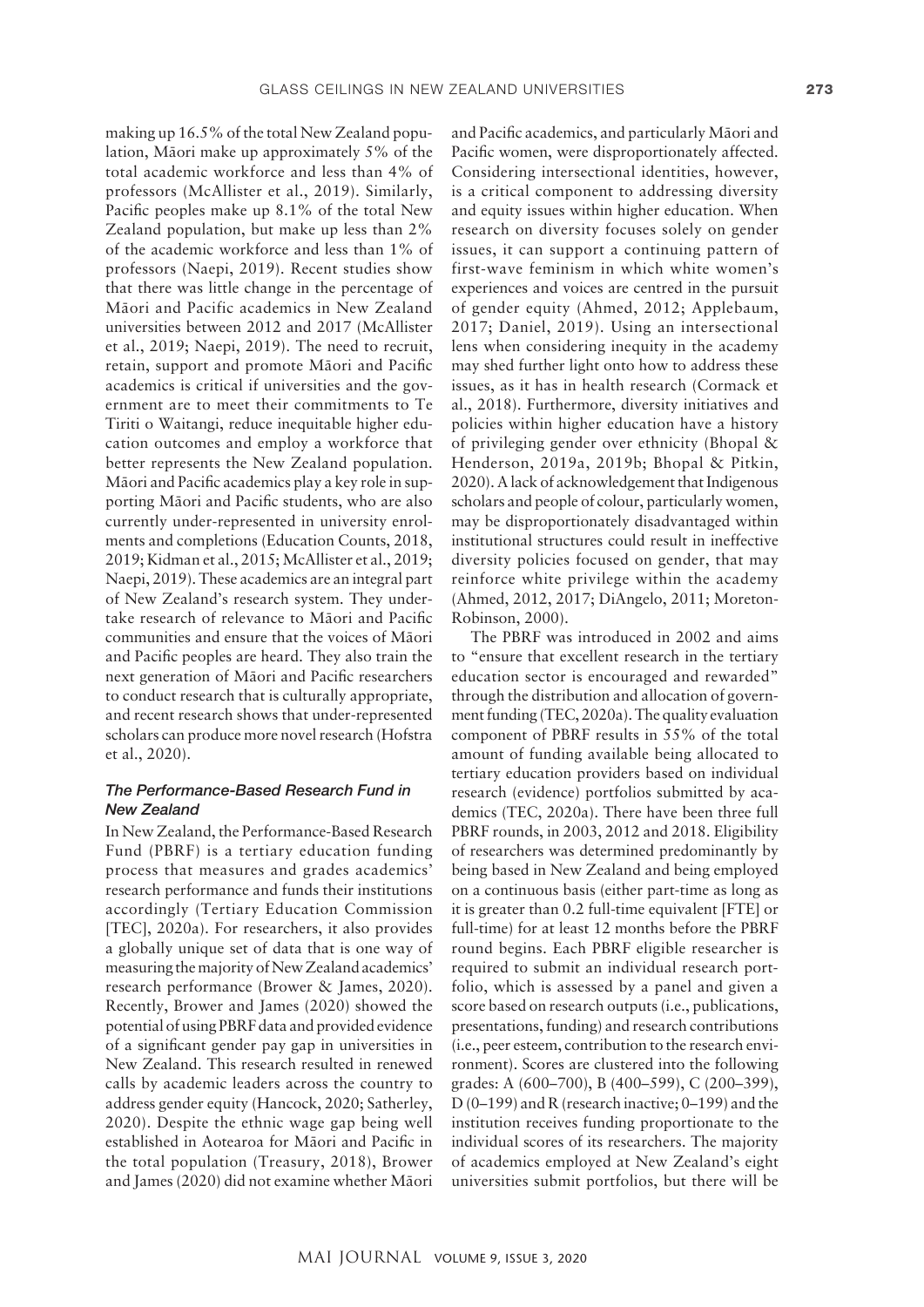some who choose not to (Brower & James, 2020). The TEC provided \$315,000,000 in PBRF funding in 2019, and \$173,000,000 of this was allocated to institutions based on researchers' scores in the 2018 quality evaluation. Universities received 95.7% of this funding, and the remainder was distributed to other tertiary education organisations (TEC, 2020b).

# *M– aori and Pacific academics and PBRF*

It is important to note that there has been active critique of PBRF by New Zealand academics (Curtis, 2007, 2008, 2016; Curtis & Matthewman, 2005; Shore, 2010). It has been described as a:

mode of audit and surveillance which entrenches managerialism, undermines collegiality and academic freedom, promotes individualism, further commodifies higher education, increases workplace stress, induces people to de-prioritise professional activities that are not counted in the PBRF and leads to the proletarianisation of the academic workforce. (Cupples & Pawson, 2012, p. 14)

The PBRF system has also been criticised for disadvantaging Mäori academics in a number of ways (Roa et al., 2009). Kidman et al. (2015) highlighted that Mäori researchers are not primarily focused on climbing the ladder and a participant in their study noted that PBRF "hasn't made things better for Mäori scholars or for Mäori" (p. 82). Mäori academic careers have different experiences and trajectories than their Päkehä counterparts (e.g., Mäori often begin their academic careers at older ages; Kidman et al., 2015). Moreover, others have noted that PBRF does not effectively assess the wide impact Mäori scholars have beyond simply publishing in high impact factor journals (Middleton & McKinley, 2010), indicating that not all of the work that Mäori scholars do is counted towards PBRF, which makes invisible their wider contribution to the research sphere. Roa et al. (2009) identified 14 problems associated with PBRF that create barriers for Mäori researchers. These problems included issues such as PBRF discourages longterm research, PBRF privileges outputs over outcomes in its measures of excellence, PBRF encourages sole-authored publications and those in international journals, and PBRF does not fairly allow for researchers with whänau.

As well as individual Mäori researchers being disadvantaged within the current PBRF system, the three whare wänanga (i.e., Te Wänanga o Aotearoa, Te Whare Wänanga o Awanuiärangi

and Te Wänanga o Raukawa) are also disadvantaged in accessing this pool of funding as the system privileges Westernised educational approaches and Western ideas of research excellence (Tawhai et al., 2004). This was evidenced when Te Wänanga o Raukawa successfully argued, through the Whakatupu Mätauranga Claim (WAI 2698; Waitangi Tribunal, 2017), that they were significantly disadvantaged by the PBRF funding model and consequently received a \$10 million grant (Johnsen, 2019). Although Pacific researchers have critiqued wider university systems (Kidman & Chu, 2017, 2019; Patterson, 2018), Pacific voices have been lacking in discussions concerning PBRF issues: only one published article has specifically focused on PBRF (see Fairburn-Dunlop, 2004). Further research is therefore needed to analyse how Pacific academics experience and engage with the PBRF process. It is also important to note that recent research illustrated that in 2017, Mäori and Pacific made up over 30% of "other" academic staff (i.e., tutorial assistants), which represents a significant portion of the Mäori and Pacific academic workforce that will be PBRF ineligible (McAllister et al., 2019; Naepi, 2019). Currently, a review of the PBRF is taking place that involves consultation with the academic community. This consultation includes options to improve support for mätauranga Mäori and Pacific research and researchers (e.g., increasing the subject area weighting for evidence portfolios assessed by the Mäori Knowledge and Development and Pacific research panels). It is, however, too soon to know whether these changes will occur (Ministry of Education, 2020).

Regardless of some of the issues identified with the PBRF system and its ability to adequately assess Mäori and Pacific research approaches and research excellence, the majority of Mäori and Pacific academics who are working within New Zealand universities, and who are eligible to take part in the PBRF process, are required by their institutions to do so. Given that Mäori and Pacific academics' research is currently assessed by PBRF, investigating how their scores align with other academic outcomes, such as promotions, can provide valuable insight into inequities in the academy. Moreover, PBRF data provide a unique opportunity to examine ethnic inequities in universities for an entire country. Inequities are differences in outcomes that are not only unnecessary and avoidable but also unfair and unjust (Whitehead, 1992).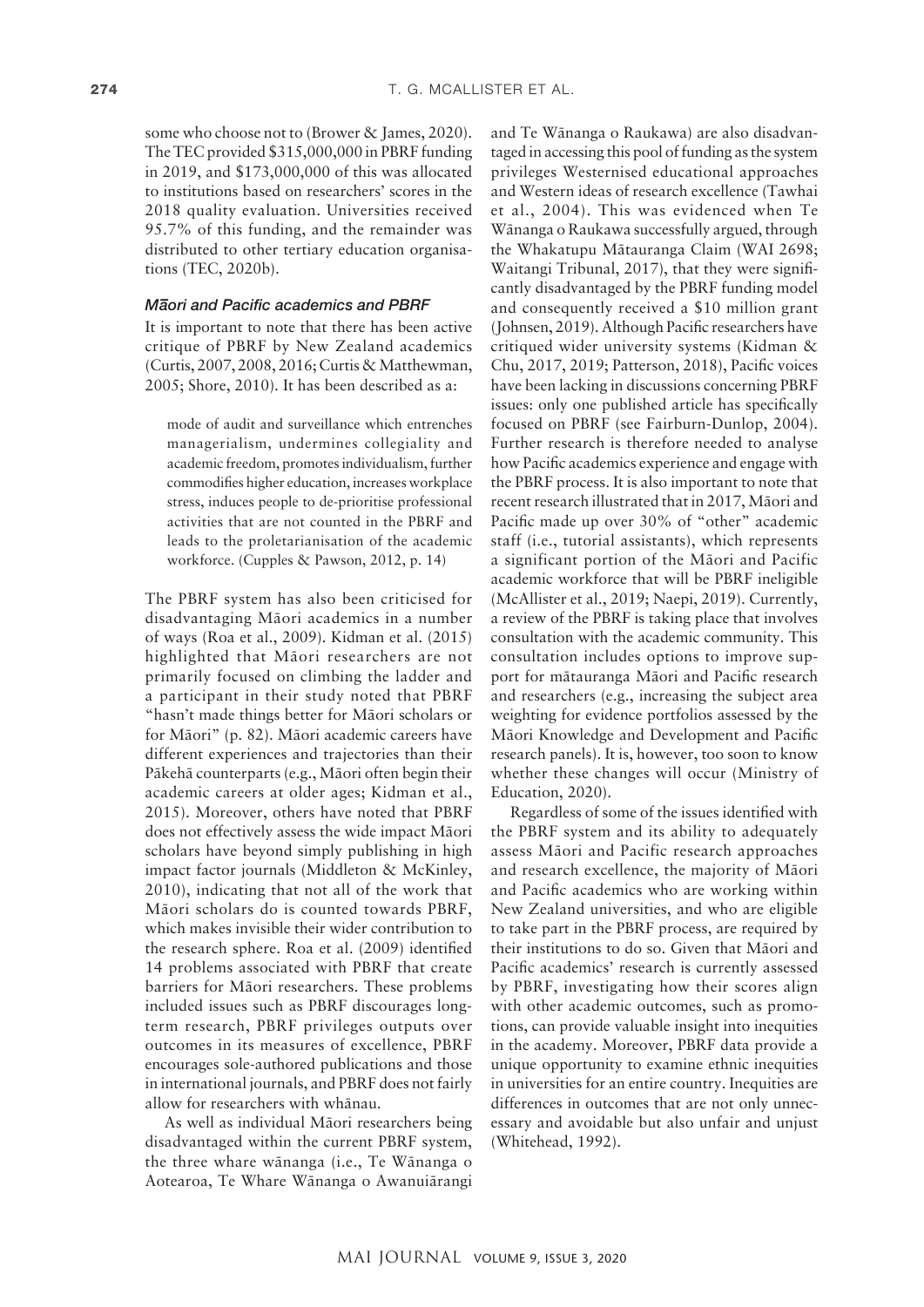#### *The present study*

In 2019, the authors of this present study published two papers that provided a snapshot of the Mäori and Pacific academic workforce between 2012 and 2017 in New Zealand universities (McAllister et al., 2019; Naepi, 2019). These papers found that Mäori and Pacific academics were severely under-represented at universities at all levels of the academic workforce (e.g., lecturers, professors) compared with their non-Mäori non-Pacific academic peers. Moreover, little progress had been made over time in terms of increasing the proportion of these academics in the workforce (McAllister et al., 2019; Naepi, 2019). In 2020, the authors published a paper looking at issues for Mäori and Pacific emerging academics trying to enter the academic workforce (Naepi et al., 2020). This present paper looks at the other end of the academic career spectrum: the academic leaders in New Zealand universities. We investigated why Mäori and Pacific were less likely to be in the professoriate (i.e., associate professors and professors), why they were less likely to be promoted into these roles and why their earnings were lower than their non-Mäori non-Pacific peers, particularly men. We then examined whether inequities were explained by research performance as measured by PBRF, age or field. Finally, we made forecasts of the future probability of Mäori and Pacific academics being in the professoriate or being promoted, and we modelled their future earnings at 5, 10, 15 and 20 years post an academic's first PBRF round.

## Methods

#### *The data extract*

A data extract was provided by New Zealand's TEC that included nearly 21,000 de-identified PBRF assessments of academic staff of eight universities nationally from the 2003, 2012 and 2018 quality evaluation rounds. This present paper used data that were provided to the TEC by universities and did not include data from the three whare wänanga or polytechnics. The data included researchers' personal details—date of birth, gender and up to three ethnicities; employment details—institution name, position title (e.g., senior lecturer), academic unit/division, which we hereafter refer to as "field" (i.e., Business, Science, Medicine, Education, Humanities, Other), and proportion of FTE; and PBRF scores. Approximate salaries were determined using a table provided by Brower and James (2020). These were mean salaries for each position within a given institution in 2012. We then applied the 2012 salary bands to the

2003 and 2018 populations. This means that differences over time are reflective of the population (e.g., changes in promotions, institutions, academic positions) rather than increases in salaries. Earnings were then calculated using salary information to reflect and account for proportions of FTE on a pro-rata basis. We then used the earnings variable versus salaries for all analyses.

As described previously, data were provided to TEC by universities for the three quality evaluation rounds; this included ethnicity data collected by each institution. In the data extract that our research group received from the TEC, few researchers had more than one of the three ethnic group fields. We created "ever" reported ethnicity variables for Mäori or Pacific. That is, if a researcher had ever reported Mäori or Pacific ethnicity in any of the PBRF rounds, they were attributed that ethnicity in this variable. This resulted in a small increase in the proportion of Mäori (2.6% increased to 3.8% in 2003, 3.6% to 4.3% in 2012 and 4.3% to 4.5% in 2018) and Pacific (1.3% to 1.4% in 2012 and 1.3% to 1.4% in 2018). The numbers for Pacific in 2003, however, doubled (0.4% to 0.9%), suggesting a potential issue in the way that Pacific ethnicity was collected or analysed in that PBRF round. We used these two variables to maintain consistency of ethnicity across the three evaluation rounds. Thus, ethnicity reported in each year merged with those in other years. Also, 1,563 genders were reported as "Unknown" and were overwritten if gender was reported in other years. As noted by Brower and James (2020), there were no explicit records of participants who identified as non-binary, although there may have been cases in which gender was not stated. By using "ever" variables, we reduced non-reported ethnicity from  $n = 5,579$  to  $n = 3,692$  and reduced non-reported gender from  $n = 1,563$  to  $n = 705$ . Those who still had missing ethnicity or gender data  $(N = 3,792)$  were omitted from subsequent analyses, leaving  $N = 17,174$  participants. In this paper, Mäori and Pacific participants hereafter refer to those who fell into the "ever" reported ethnicity variables, as identified above.

In 2003 (*N* = 4,801), 1,644 only completed one evaluation round; 1,073 completed one other evaluation—959 in 2012 and 114 in 2018; and 2,084 completed three evaluation rounds. In 2012 (*N* = 5,922), 957 only completed one evaluation round; 959 completed an earlier evaluation, in 2003; 1,922 completed another evaluation, in 2018; and 2,084 completed three evaluation rounds. In 2018 (*N* = 6,451), 2,331 only completed one evaluation round, in 2018; 114 completed an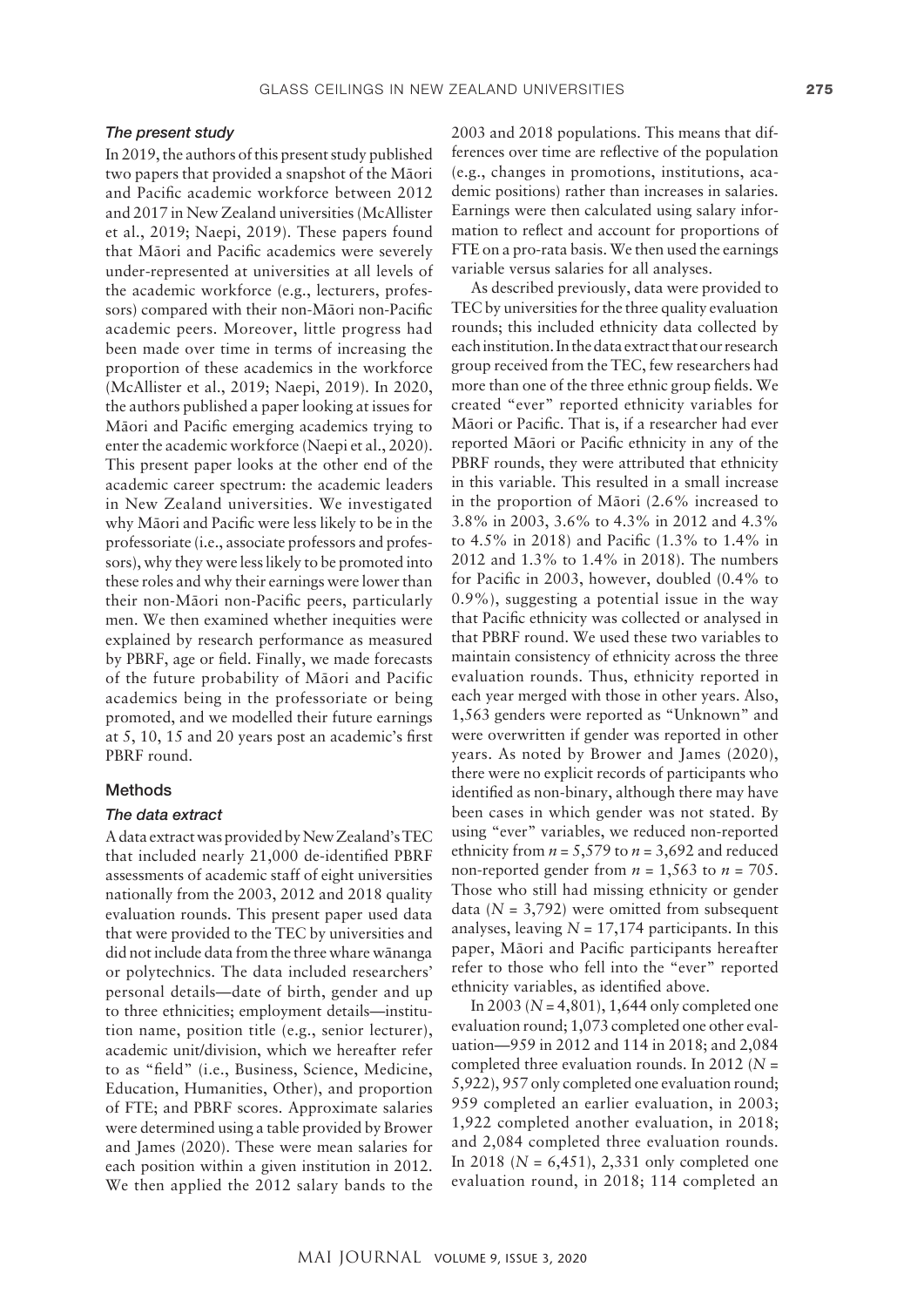earlier evaluation in 2003; 1,922 completed an earlier evaluation, in 2012; and 2,084 completed all evaluation rounds, following on from 2003 and 2012.

## *Academic positions*

During the PBRF review process, individuals specify their position titles. We reorganised individuals, based on their position titles, into the following six groups: lecturers, senior lecturers, associate professors, professors, lead roles and other roles. *Lecturers* included participants whose job titles were listed as either lecturers or research fellows. *Senior lecturers* included participants whose job titles were listed as senior lecturer, senior research fellow or senior research lecturer. *Associate professors* included associate professors, and clinical and research associate professors. *Professors* included professors, and clinical and research professors.

The *professoriate* included the associate professor or professor categories listed above. *Lead roles* included participants with job titles such as director, head of department, dean and provice chancellor. However, if these job titles also included information about whether the participant was one of the four categories described above—lecturer, senior lecturer, associate professor or professor categories (e.g., a person's job title was senior lecturer/head of department)—then they were added to one of those four categories. Also, for those participants in a lead role who were a part of the professoriate at a previous PBRF assessment round, they had their previous professoriate positions carried forward. *Other roles* included all other roles (e.g., assistant positions).

#### *Statistical analyses*

Stata v15 was used to perform descriptive and regression analyses. Some preliminary descriptive analyses and graphical presentations were performed using R (R Core Team, 2013; StataCorp, 2017).

For regression analyses, we excluded those in lead roles who were not identified in a previous professoriate position, which resulted in *N* = 16,779 participants, with 4,645, 5,820 and 6,314 researchers being assessed in 2003, 2012 and 2018, respectively. For each year, logistic regression analyses were used to model the probability that participants were in the professoriate (associate professor and professor) or a full professor, and linear regressions were used for analyses of earnings. The model coefficients were reported by gender and Mäori and Pacific ethnicity, with non-Mäori non-Pacific men as the reference group.

Mäori and Pacific categories were combined to ensure that the models had sufficient numbers to promote successful estimation of all parameters. Covariate interactions were considered in the model structure but were excluded as very few were significant. Two model configurations were used to regress the covariate factor associations with annual probabilities of achieving professoriate positions (associate professor or professor), and full professor only, as well as earnings. The models used were unadjusted models = ethnicity/ gender, and adjusted models = ethnicity/gender, decade of birth (age), PBRF scores and field.

Alternative repeated measures regression models were adopted to model promotions for 5,077 individuals who completed at least one follow-up evaluation round between 2003 and 2018. Mixed model logistic regression analyses were used to model promotion to the professoriate or to professor. Mixed model linear regression analyses were used to model earnings. Covariate interactions were excluded again as very few were significant. Two model configurations were used to adjust for covariate factors on the probability of achieving professoriate positions or becoming a professor over time. Similar model configurations were reported to adjust for covariate factors associations with earnings. The models were: unadjusted models = ethnicity/gender and adjusted models = ethnicity/gender, age (decile of birth), PBRF scores and field

Predictive estimates were generated from the fully adjusted model estimated for four five-year PBRF follow-up evaluation rounds, that is at 5, 10, 15 and 20 years post an academic's first PBRF evaluation.

## **Results**

#### *Characteristics of PBRF participants*

The percentage of PBRF participants who ever reported having Mäori ethnicity remained relatively stable across the three funding rounds (2003, 2012 and 2018) with a range from 4.8% to 5.3% (see Table 1). For Pacific, there was a slight increase in percentage from 1.3% to 1.6% from 2003 to 2018, and still very few PBRF participants who reported Pacific ethnicity (1.5% on average over the three time points; see Table 1). By the 2018 funding round, there were more Mäori and Pacific academics who were women than men.

Table 2 shows the number and percentage of PBRF participants in different academic positions who were evaluated in all three PBRF rounds and who had ethnicity and gender information. Non-Mäori non-Pacific PBRF participants made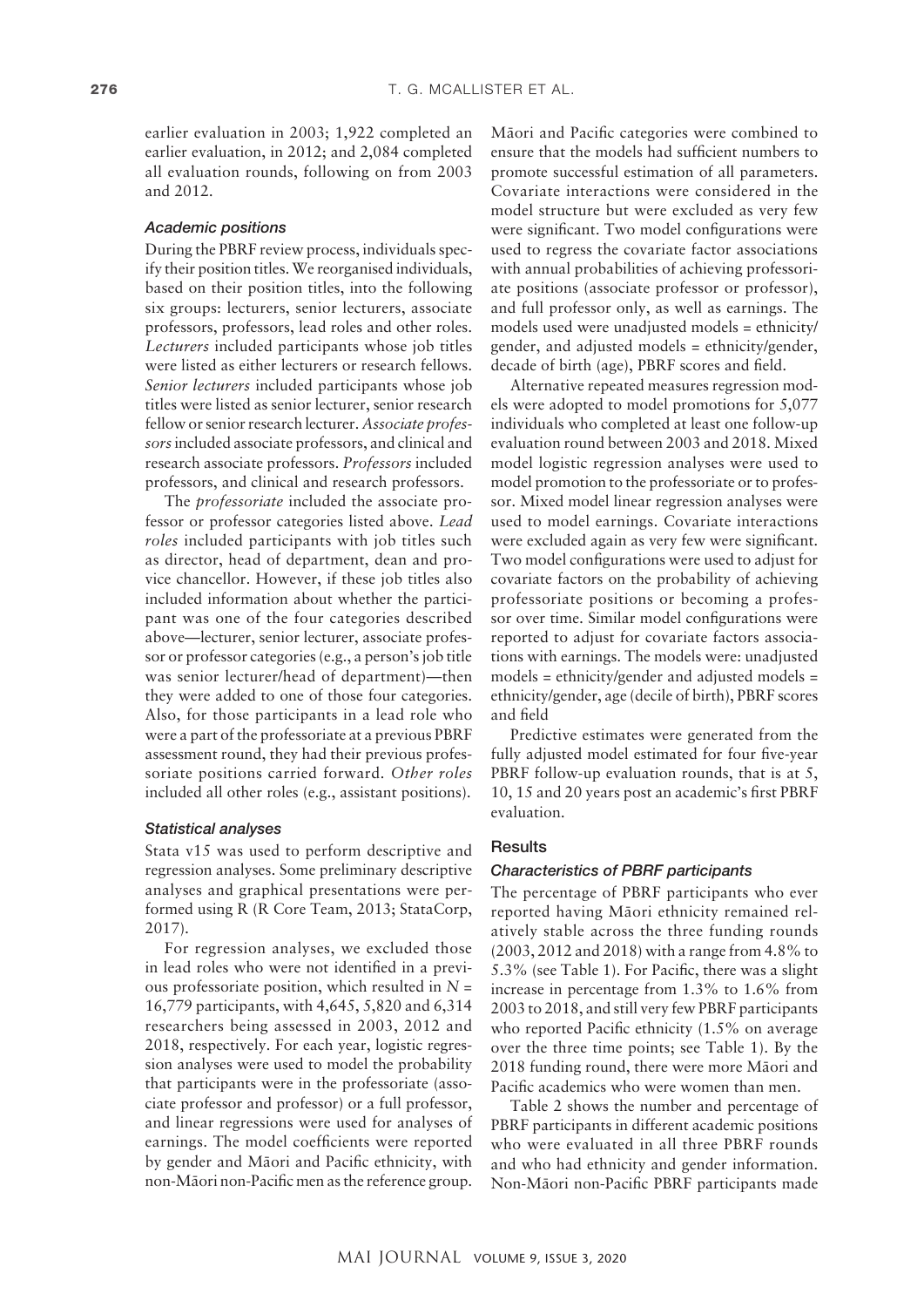|                   | 2003  |          |       | 2012    |       | 2018    |        | Total all years |  |
|-------------------|-------|----------|-------|---------|-------|---------|--------|-----------------|--|
|                   | N     | $\%$     | N     | $\%$    | N     | $\%$    | N      | $\%$            |  |
| Māori             | 256   | 5.3%     | 285   | 4.8%    | 335   | $5.2\%$ | 876    | $5.1\%$         |  |
| Women             | 140   | $2.9\%$  | 168   | 2.8%    | 196   | $3.0\%$ | 504    | $2.9\%$         |  |
| Men               | 116   | $2.4\%$  | 117   | $2.0\%$ | 139   | $2.2\%$ | 372    | $2.2\%$         |  |
| Pacific           | 63    | $1.3\%$  | 91    | $1.5\%$ | 103   | $1.6\%$ | 257    | $1.5\%$         |  |
| Women             | 25    | $0.5\%$  | 44    | $0.7\%$ | 61    | $0.9\%$ | 130    | $0.8\%$         |  |
| Men               | 38    | $0.8\%$  | 47    | $0.8\%$ | 42    | $0.7\%$ | 127    | $0.7\%$         |  |
| Non-Māori/Pacific | 4,482 | 93.4%    | 5546  | 93.7%   | 6013  | 93.2%   | 16041  | 93.4%           |  |
| Women             | 1,686 | $35.1\%$ | 2215  | 37.4%   | 2,630 | 40.8%   | 6,531  | 38.0%           |  |
| Men               | 2,796 | 58.2%    | 3,331 | 56.2%   | 3,383 | 52.4%   | 9,510  | 55.4%           |  |
| Total             | 4,801 | 100.0%   | 5,922 | 100.0%  | 6,451 | 100.0%  | 17,174 | 100.0%          |  |

TABLE 1 Characteristics of participants by ethnicity and gender in the 2003, 2012 and 2018 Performance-Based Research Funding rounds

*Note.* These are participants who "ever" reported having Mäori or Pacific ethnicity and who "ever" reported being men or women. Those participants who had missing ethnicity or gender data were excluded from the analyses.

TABLE 2 Characteristics of participants by ethnicity and academic position in the 2003, 2012 and 2018 Performance-Based Research Funding rounds

|                        |                 | Non-Māori/Pacific |            | Māori  |            | Pacific        |            |
|------------------------|-----------------|-------------------|------------|--------|------------|----------------|------------|
| Academic<br>position   | Total<br>number | Number            | Percentage | Number | Percentage | Number         | Percentage |
| Other                  | 2,051           | 1,918             | $93.5\%$   | 105    | $5.1\%$    | 28             | $1.4\%$    |
| Lecturer               | 3,630           | 3,266             | $90.0\%$   | 290    | $8.0\%$    | 74             | $2.0\%$    |
| Senior Lecturer        | 6,399           | 5,987             | 93.6%      | 303    | $4.7\%$    | 109            | $1.7\%$    |
| Associate<br>Professor | 2,250           | 2,155             | 95.8%      | 76     | $3.4\%$    | 19             | $0.8\%$    |
| Professor              | 2,353           | 2,256             | 95.9%      | 74     | $3.1\%$    | 23             | $1.0\%$    |
| Lead Roles             | 491             | 459               | 93.5%      | 28     | $5.7\%$    | $\overline{4}$ | $0.8\%$    |
| Total                  | 17,174          | 16,041            | 93.4%      | 876    | $5.1\%$    | 2.57           | $1.5\%$    |

*Note.* These are participants who "ever" reported having Mäori or Pacific ethnicity and who "ever" reported a specific gender. Those participants who had missing ethnicity or gender data were excluded from the analyses.

up 90% or more of the academics in every academic position and more than 95% of associate professors and professors. Mäori made up > 4% of associate professors or professors, while Pacific made up less than 1% (see Table 2).

# *M– aori and Pacific earnings*

Using non-Mäori non-Pacific men as a reference group, we compared earnings for Mäori and Pacific men, Mäori and Pacific women, and non-Mäori non-Pacific women (see Table 3). As described previously, Mäori and Pacific were combined to ensure that the models had sufficient numbers to promote successful estimation of all parameters.

Compared with non-Mäori non-Pacific men, all other groups had significantly lower earnings at each of the three periods based on the unadjusted model. When analyses controlled for research performance, age and field, however, Mäori and Pacific men's salaries were no longer significantly different from other men in 2003 or 2012. The earnings of Mäori and Pacific women were significantly lower at all three time points after adjusting for covariates. In 2018, Mäori and Pacific women compared with non-Mäori non-Pacific men earned \$7,713 less on average, once research performance, age and field were taken into account.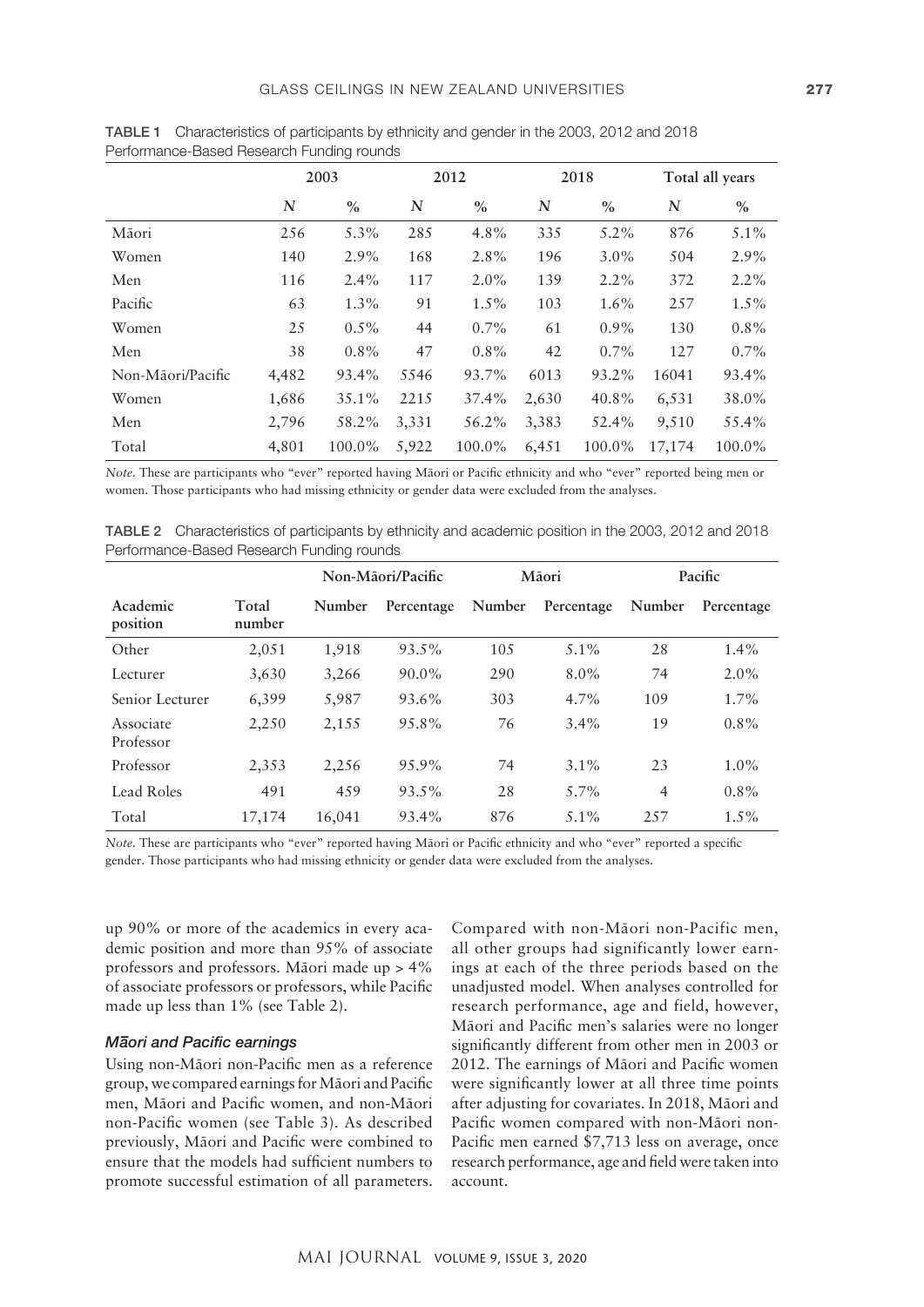|                                | 2003                  |                           |                              | 2012                  |                              |                             | 2018                  |                               |                              |
|--------------------------------|-----------------------|---------------------------|------------------------------|-----------------------|------------------------------|-----------------------------|-----------------------|-------------------------------|------------------------------|
|                                | Earnines <sup>1</sup> | Unadi                     | $\text{Adj}^2$               | Earnings <sup>1</sup> | Unadi                        | $\text{Adj}^2$              | Earnines <sup>1</sup> | Unadi                         | $\text{Adj}^2$               |
| Non-Māori/<br>Pacific men      | \$104,152             | Ref                       | Ref                          | \$114,283             | Ref                          | Ref                         | \$112,977             | Ref                           | Ref                          |
| Māori/<br>Pacific men          | \$91,091              | $-$ \$13,061<br>$(p = 0)$ | $-$ \$2,035<br>$(p = 0.37)$  | \$106,492             | $- $7,790$<br>$(p = 0.0076)$ | $-$ \$2,261<br>$(p = 0.34)$ | \$104,870             | $-$ \$8,107<br>$(p = 0.0047)$ | $-$ \$5,136<br>$(p = 0.023)$ |
| Non-Māori/<br>Pacific<br>women | \$87,064              | $-$17,088$<br>$(p = 0)$   | $-$ \$6,646<br>$(p = 0)$     | \$96,792              | $-$ \$17,490<br>$(p = 0)$    | $-57,657$<br>$(p = 0)$      | \$97,297              | $-$ \$15,680<br>$(p = 0)$     | $-$ \$5,776<br>$(p = 0)$     |
| Māori/<br>Pacific<br>women     | \$82,954              | $-$ \$21,198<br>$(p = 0)$ | $-$ \$4,307<br>$(p = 0.046)$ | \$92,472              | $-$ \$21,810<br>$(p = 0)$    | $-$ \$9,352<br>$(p = 0)$    | \$100,828             | $-$ \$12,149<br>$(p = 0)$     | $- $7,713$<br>$(p = 0.0002)$ |

TABLE 3 Mean earnings by ethnicity and gender for participants in the 2003, 2012 and 2018 Performance-Based Research Funding rounds

*Notes.* These are participants who "ever" reported having Mäori or Pacific ethnicity and who "ever" reported a specific gender. Those participants who had missing ethnicity or gender data were excluded from the analyses. Excluded are those in lead roles (e.g., head of department) whose other academic positions (e.g., senior lecturer, professor) were not recorded.

<sup>1</sup> Earnings were calculated using salary information to reflect and account for proportions of FTE on a pro-rata basis.

<sup>2</sup> Adjusted values take into account research performance (PBRF score), age and field (e.g., Business, Medicine).

|                                                                  | <b>TABLE 4</b> The odds that over time (2003, 2012 and 2018) Maori and Pacific are in the professoriate |
|------------------------------------------------------------------|---------------------------------------------------------------------------------------------------------|
| (associate professor or professor), a full professor or promoted |                                                                                                         |

|                             |                |                   | Whole cohort          |                   | Not including professors (A/P or professor) at first<br>evaluation <sup>1</sup> |                   |                       |                   |
|-----------------------------|----------------|-------------------|-----------------------|-------------------|---------------------------------------------------------------------------------|-------------------|-----------------------|-------------------|
|                             | Unadjusted     |                   | Adjusted <sup>2</sup> |                   | Unadjusted                                                                      |                   | Adjusted <sup>2</sup> |                   |
|                             | Odds ratio $3$ | Standard<br>error | Odds ratio $3$        | Standard<br>error | Odds ratio <sup>3</sup>                                                         | Standard<br>error | Odds ratio $3$        | Standard<br>error |
| Professoriate               |                |                   |                       |                   |                                                                                 |                   |                       |                   |
| Non-Māori/<br>Pacific men   | 1.000          | Ref               | 1.00                  | Ref               | 1.000                                                                           | Ref               | 1.000                 | Ref               |
| Māori/Pacific<br>men        | 0.450          | $0.07***$         | 0.464                 | $0.08***$         | 0.524                                                                           | $0.09**$          | 0.481                 | $0.11**$          |
| Non-Māori/<br>Pacific women | 0.397          | $0.02***$         | 0.501                 | $0.03***$         | 0.577                                                                           | $0.04***$         | 0.671                 | $0.05***$         |
| Māori/Pacific<br>women      | 0.279          | $0.04***$         | 0.318                 | $0.06***$         | 0.408                                                                           | $0.07***$         | 0.350                 | $0.07***$         |
| Professor                   |                |                   |                       |                   |                                                                                 |                   |                       |                   |
| Non-Māori/<br>Pacific men   | 1.000          | Ref               | 1.00                  | Ref               | 1.000                                                                           | Ref               | 1.000                 | Ref               |
| Māori/Pacific<br>men        | 0.543          | $0.1**$           | 0.640                 | $0.14*$           | 0.562                                                                           | $0.12**$          | 0.603                 | 0.16              |
| Non-Māori/<br>Pacific women | 0.381          | $0.03***$         | 0.491                 | $0.04***$         | 0.479                                                                           | $0.04***$         | 0.616                 | $0.06***$         |
| Māori/Pacific<br>women      | 0.277          | $0.06***$         | 0.405                 | $0.09**$          | 0.344                                                                           | $0.08***$         | 0.414                 | $0.11**$          |

*Notes*. These are participants who "ever" reported having Mäori or Pacific ethnicity and who "ever" reported a specific gender. Those participants who had missing ethnicity or gender data were excluded from the analyses. Excluded are those in lead roles (e.g., head of department) whose other academic positions (e.g., senior lecturer, professor) were not recorded. Included are all researchers from 2003 to 2018 with at least one follow-up round.

<sup>1</sup> This column reflects promotions over time.

<sup>2</sup> Adjusted values take into account research performance (PBRF score), age and field (e.g., Business, Medicine).

<sup>3</sup> Odds ratios, after one PBRF assessment cycle, significantly differ from one (unit) differ from zero with a \**p*-value < 0.05, \*\**p*-value < 0.01, \*\*\**p*-value < 0.0001.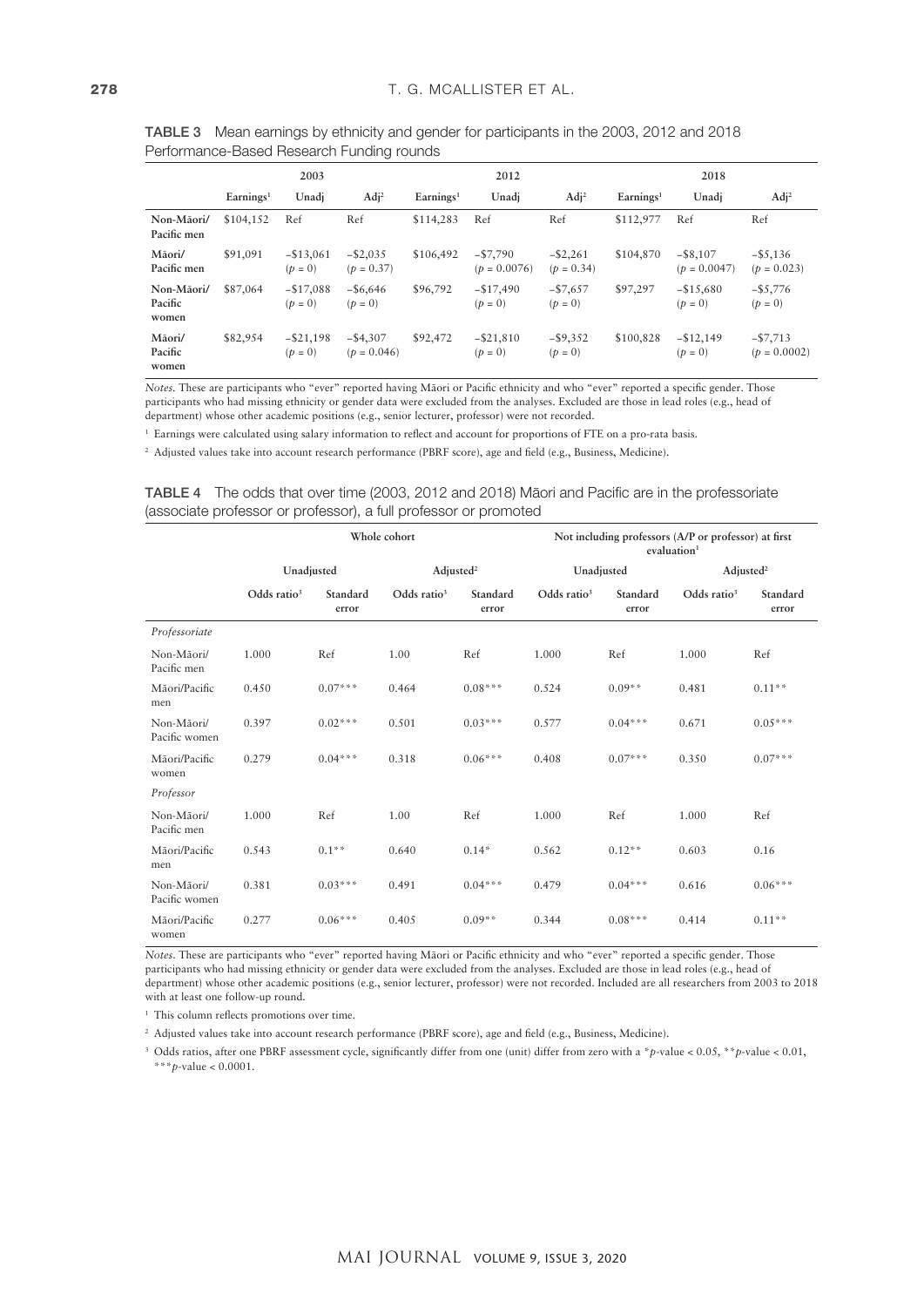# *M– aori and Pacific associate professors, professors and promotions*

Compared with non-Mäori non-Pacific men, the odds that Mäori and Pacific men were in the professoriate or were professors across the three evaluation rounds were significantly lower (see Table 4). In particular, after adjusting for research performance, age and field, they had 54% lower odds of being in the professoriate and 36% lower odds of being a full professor over time. Moreover, they had 52% lower odds of being promoted into the professoriate than non-Mäori non-Pacific men after accounting for research performance, age and field. Over time, Mäori and Pacific women had 68% lower odds of being in the professoriate and 65% lower odds of being promoted into the professoriate than non-Mäori non-Pacific men after controlling for research performance, age and field. Similarly, they had 59% lower odds of being a professor or being promoted to a professor, after controlling for confounding variables.

We used PBRF data from 2003, 2013 and 2018 to predict a number of future scenarios at 5, 10, 15 or 20 years after a person's first PBRF assessment (see Figures 1 and 2). As described previously, predictive estimates were generated from the fully adjusted model and estimated for full professor. These differences remained four five-year PBRF follow-up evaluation rounds. taking into account research per Due to small numbers, Mäori and Pacific categories were combined. Māori and Pacific women also earned significantly less between 200

consistently had the lowest probability of being promoted into the professoriate (see Figure 1A) and of becoming a full professor (see Figure 1B). Mäori and Pacific men also had lower probabilities over time of being promoted to the professoriate and to professor than non-Mäori non-Pacific men (see Figure 1). Moreover, estimated differences in outcomes between Mäori and Pacific academics and non-Mäori non-Pacific men increased over time (see Figure 1). Mäori and Pacific women also had the lowest predicted earnings over time (see Figure 2 and Table 5).

# **Discussion**

In this paper, we examined ethnic inequities in earnings and promotions for Mäori and Pacific academics within New Zealand universities. Moreover, we examined whether these inequities could be explained by differences in research performance, age or field using a globally unique dataset: New Zealand's PBRF. We found that both Mäori and Pacific women and men, compared with non-Mäori non-Pacific men, had significantly lower odds of being in the professoriate (associate professors and professors) or being full professors, and of being promoted to the professoriate or to full professor. These differences remained after taking into account research performance, age and academic field. Mäori and Pacific academics also earned significantly less between 2003 and



**FIGURE 1** Predicted probability (mixed logistic models) of being promoted to the professoriate (A) or to <br>Fill we face and Directed and all second 20 years of the processed start Defenses as Decent Decent Function evaluation round for Māori and Pacific, and non-Māori non-Pacific by gender full professor (B) in 5, 10, 15 and 20 years after a person's first Performance-Based Research Funding

Notes. Includes all researchers from 2003 to 2018 with at least one follow-up round and excludes researchers in Figure A, who were associate professors or professors in their first PBRF round, or in Figure B, who were professors in their first PBRF men or women. Those participants who had missing ethnicity or gender data were excluded women. Those participants who had missing ethnicity or gender data were excluded from the analyses. The figures display adjusted values that take into account research performance (PBRF score), age and field (e.g., Business, Medicine). round. These are participants who "ever" reported having Mäori or Pacific ethnicity and who "ever" reported being men or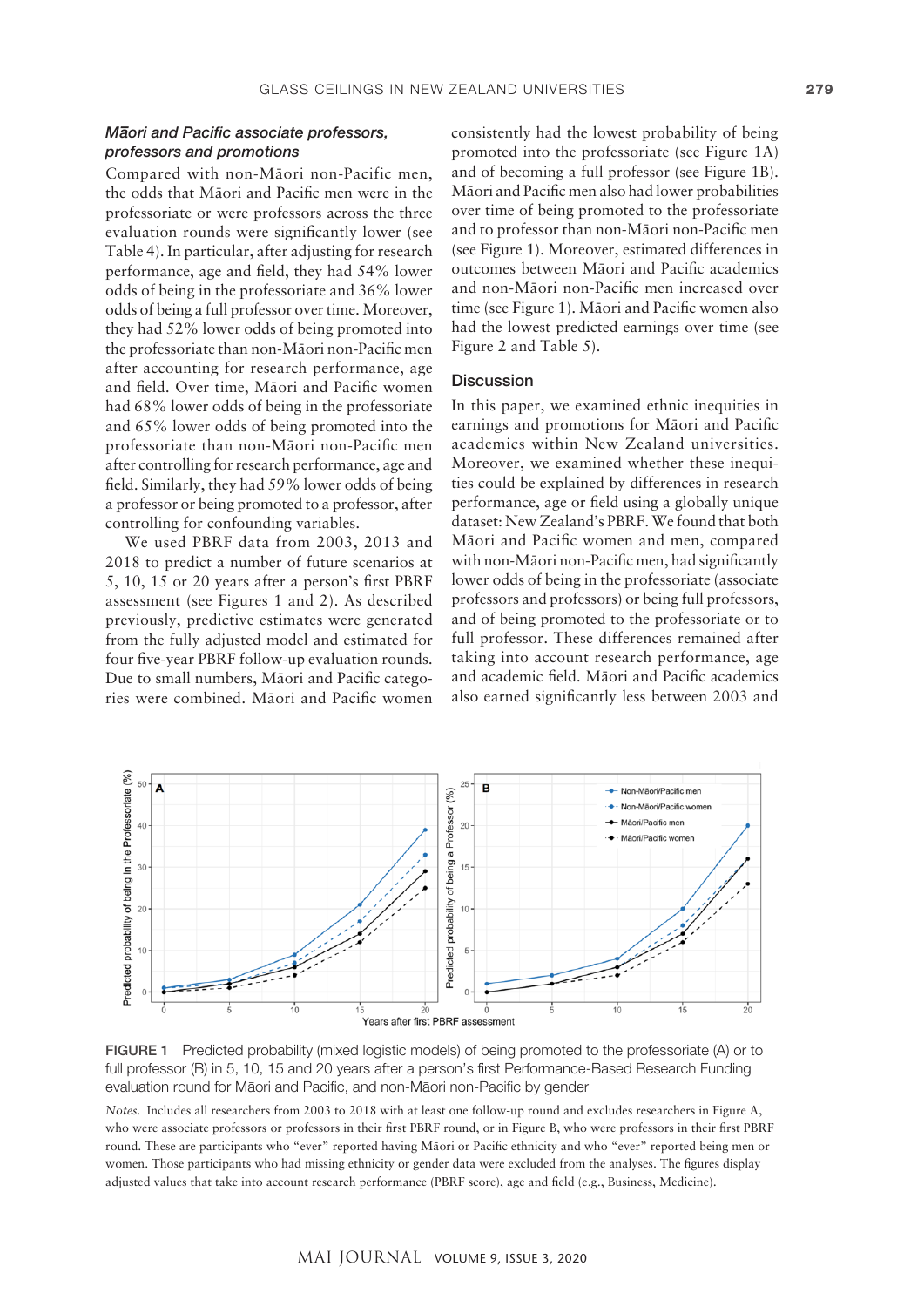



reported having Mäori or Pacific ethnicity and who "ever" reported being men or women. Those participants who had<br>reported having Mäori or Pacific ethnicity and who "ever" reported being men or women. Those participants wh missing ethnicity or gender data were excluded from the analyses. Earnings were calculated using salary information to reflect and account for proportions of FTE on a pro-rata basis. The figure displays adjusted values that take into account research *Notes.* Includes all researchers from 2003 to 2018 with at least one follow-up round. These are participants who "ever" performance (PBRF score), age and field (e.g., Business, Medicine).

|                         |                   | Unadjusted     | $\text{Adjusted}^2$     |                             |  |
|-------------------------|-------------------|----------------|-------------------------|-----------------------------|--|
|                         | <b>Difference</b> | Standard error | Difference <sup>1</sup> | Standard error <sup>1</sup> |  |
| Non-Māori/Pacific men   | $S-$              | Ref            | $S-$                    | Ref                         |  |
| Māori/Pacific men       | $-$10,729$        | $$2,388***$    | $-$ \$5,111             | $$1,687**$                  |  |
| Non-Māori/Pacific women | $-$ \$13,390      | $$869***$      | $-$ \$6,083             | $$643***$                   |  |
| Māori/Pacific women     | $-$ \$16,978      | $$2,188***$    | $-$ \$7,531             | $$1,573***$                 |  |

TABLE 5 Average earnings differences by ethnicity and gender at 5, 10, 15 and 20 years after a person's first Performance-Based Research Funding evaluation round

*Notes.* These are participants who "ever" reported having Mäori or Pacific ethnicity and who "ever" reported a specific gender. Those participants who had missing ethnicity or gender data were excluded from the analyses. Excluded are those in lead roles (e.g., head of department) whose other academic positions (e.g., senior lecturer, professor) were not recorded.This includes all researchers from 2003 to 2018 with at least one follow-up round.

<sup>1</sup> Adjusted values that take into account research performance (PBRF score), age and field (e.g., Business, Medicine).

\* *p*-value < 0.05, \*\**p*-value < 0.01, \*\*\**p*-value < 0.0001.

2018, particularly Mäori and Pacific women, than non-Mäori non-Pacific men. These differences in earnings for Mäori and Pacific women remained after controlling for research performance, age and field. Furthermore, by estimating promotions and earnings at 5, 10, 15 and 20 years post an academic's first PBRF round, we found that

these ethnic inequities either persisted or increased respectively, over time.

Mäori and Pacific academics experience systemic structural disadvantage in New Zealand's higher education system. Our findings provide quantitative evidence to support previous qualitative research that Mäori and Pacific face racism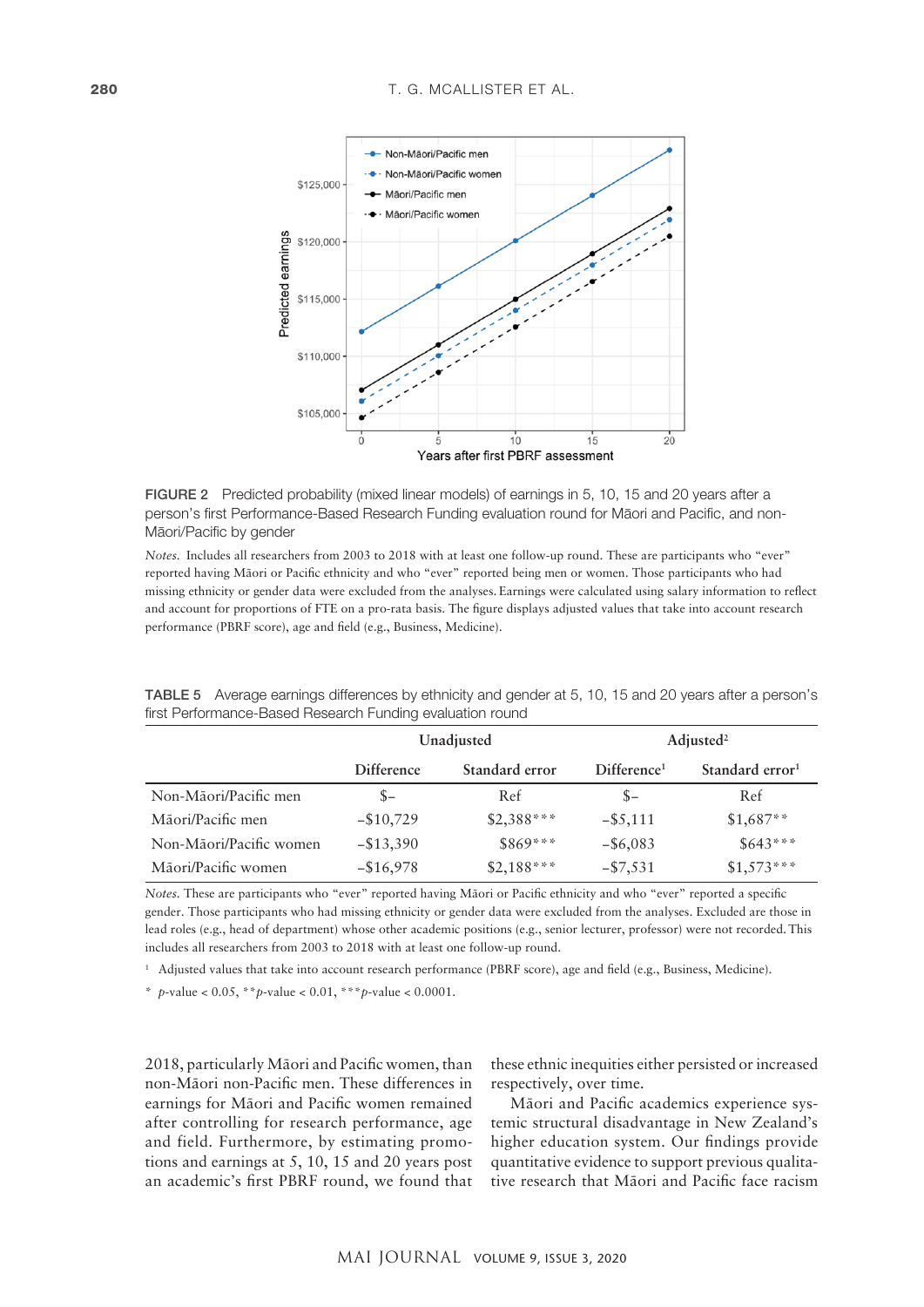in New Zealand's universities (Kidman, 2020; Kidman & Chu, 2019). The present study also supports recent quantitative studies that show a severe under-representation of Mäori and Pacific staff within universities, beginning with emerging academics (McAllister et al., 2019; Naepi, 2019; Naepi et al., 2020). Moreover, the present findings support the voices of academics who have described the day-to-day reality of feeling isolated within New Zealand universities (Hurihanganui, 2018; Kidman et al., 2015; McPhee, 2018; Patterson, 2018). While the findings of the present study are stark, for many Mäori and Pacific academics they will come as little surprise. Moreover, the findings may offer little hope of change for these academics unless universities actively address the severe under-representation of Mäori and Pacific academics in New Zealand universities by setting and then achieving recruitment and promotion targets.

Mäori and Pacific currently make up less than 5% of all New Zealand professors. The lack of Mäori and Pacific academic staff at the highest levels has implications in terms of university leadership. Associate professors and professors carry more institutional capital than other academics, and they operate in the higher echelons of academic prestige economies whereby institutional elites recognise, validate and confer status on others within those cliques (Headworth & Freese, 2016). If Mäori and Pacific are not in senior roles within the professoriate, universities may be likely to continue to make decisions that reinforce current university practices, which could function to marginalise Mäori and Pacific academics, students and communities (Ahmed, 2012).

#### *PBRF as a magnifying glass*

PBRF is the system through which the government measures research performance to determine funding in New Zealand. As described previously, there have been a number of criticisms of the PBRF system (e.g., the focus on short-term outputs versus long-term outcomes and unfairly disadvantaging Mäori and Pacific researchers). However, PBRF does provide a uniform measuring tool for academics in New Zealand and therefore can act as a "magnifying glass" through which to examine the system's current inequitable treatment of Mäori and Pacific academics. Brower and James's innovative 2020 study provided a template of how to do this by describing the inequitable treatment of women academics within New Zealand universities. Their findings made national and international headlines and a number of New Zealand's academic leaders called for systemic change to address discrimination within academia (Heather, 2020). Our findings show that for equity initiatives to be truly successful, they must also address institutional racial discrimination within the academy and consider intersectional identities.

As Brower and James (2020) pointed out, there may be a number of reasons why there are differences in New Zealand academic outcomes even if research performance, age and field are taken into account. Other factors that may affect outcomes include differences in teaching performance or service. Yet, previous research has described the high workloads that Mäori and Pacific academics have that include academic and pastoral care of Mäori and Pacific students, being the voice on Mäori and Pacific issues (e.g., providing advice and consultation on research) and service to the wider community. Moreover, Mäori and Pacific academics report cultural taxation when working in universities—repeatedly sharing stories of being overworked (Ahenakew & Naepi, 2015; Kidman & Chu, 2017, 2019; Kidman et al., 2015; Naepi, 2019, 2020; Naepi et al., 2017; Patterson, 2018). Brower and James (2020) also noted that PBRF scoring focuses on quality rather than quantity, and previous research suggests that men publish more than women (Elsevier, 2017). Moreover, applicants with more peer-reviewed publications are more likely to be promoted and earn more (Baker, 2010; Nakhaie, 2007). These gender inequities in publishing may be further compounded by ethnicity, as previous research has shown that Mäori and Pacific researchers do not necessarily prioritise publications (Kidman et al., 2015; Patterson, 2018). However, Mäori and Pacific academics did have lower PBRF scores than non-Mäori non-Pacific men academics (results are not presented but can be provided upon request), which suggests that this explanation is unlikely. With this dataset, we also cannot ascertain whether non-Mäori non-Pacific men are hired directly into higher academic levels and then promoted at similar speeds, which may affect the results of this study (Brower & James, 2020).

#### *Committing to change*

Our findings suggest that current inequitable meaning unfair and unjust—outcomes for Mäori and Pacific academics, particularly at the highest levels of academia, will remain unless there is systemic change in New Zealand universities. The lack of inclusion of Mäori and Pacific within New Zealand universities is not new. Previous authors have written about the historical policies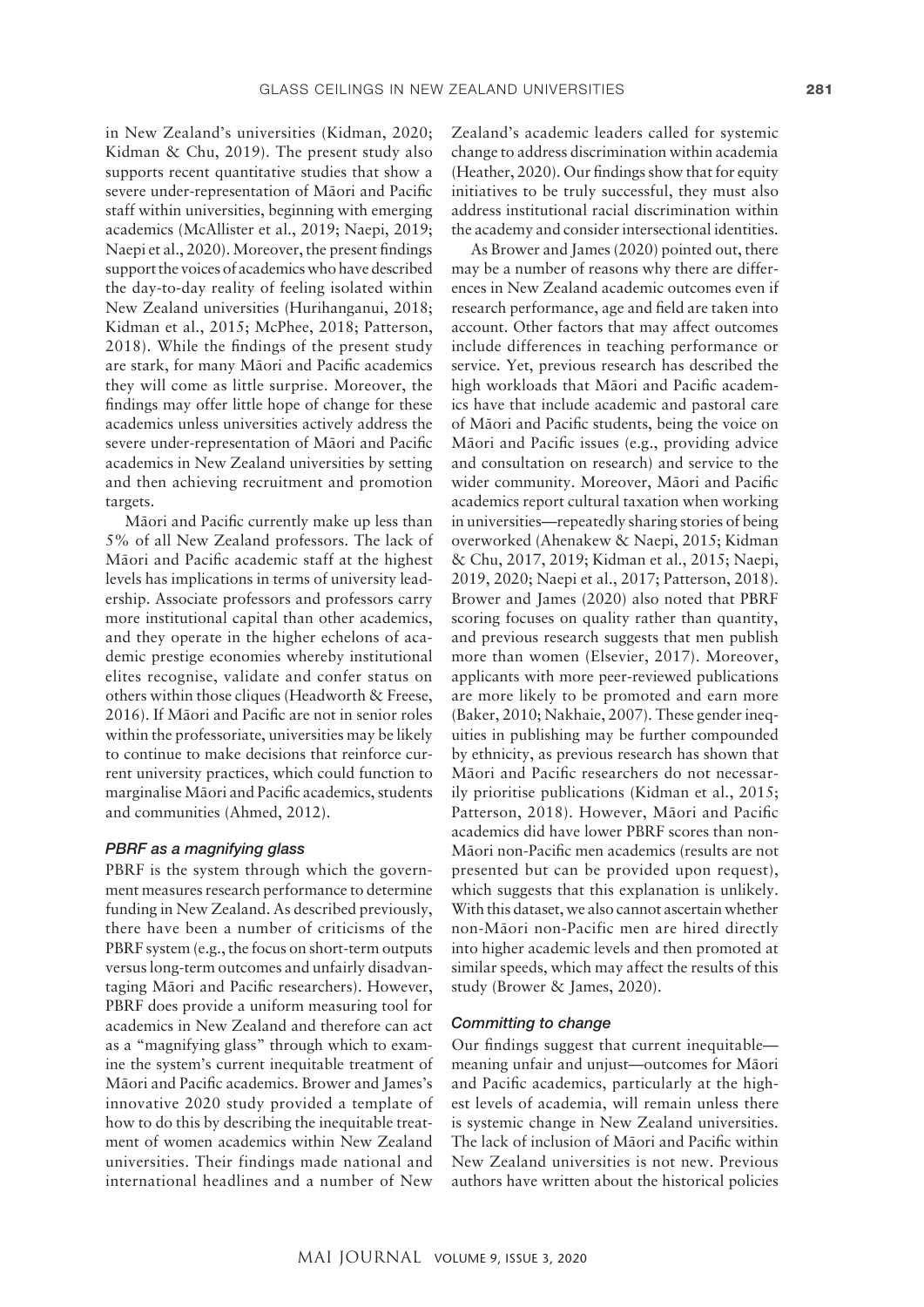and practices that resulted in the widespread exclusion of Mäori from university education until the 1970s (Simon, 1992; Theodore et al., 2016; Waitangi Tribunal, 1999). More recently, increasing numbers of Mäori and Pacific students have been enrolling in New Zealand universities (Education Counts, 2018). In today's universities, however, these students will be primarily taught by non-Mäori non-Pacific academics (Naepi et al., 2020). Systemic change, aligned with Te Tiriti o Waitangi, through equity policies and practices is needed to increase the proportion of Mäori and Pacific academics alongside active support. The authors of this current paper have previously described how all eight of New Zealand's universities have equity and/or diversity policies and strategic frameworks relating to Mäori students and academic staff (McAllister et al., 2019). There are also national and university policies concerning education needing to better serve Pacific peoples (Naepi, 2019). However, there has been little change in the proportion of Mäori and Pacific academics within New Zealand universities in the past decade (McAllister et al., 2019; Naepi, 2019), and our findings suggest that these inequities are likely to persist.

In 2018, Professor Jacinta Ruru, the first Mäori professor of law, called the lack of Mäori academics a "crisis" that needed to be fixed (McPhee, 2018). She argued for the setting of rigid targets and clear action plans to increase the number of Mäori academics. This call for rigid targets and clear action plans can be extended to Pacific peoples, who make up > 2% of New Zealand academics and > 1% of New Zealand professors. What follows are some possible interventions that universities could consider in order to address these inequities:

- 1. Recruitment and promotional processes need to be reviewed and changed so that they better recognise Mäori and Pacific research excellence. This should include, but not be limited to, recruitment and promotion panels that have Mäori and Pacific members, restructuring and rewriting human resources systems to reflect Treaty principles, and the setting of Mäori and Pacific recruitment and promotion targets at an institutional, faculty and discipline level.
- 2. Research funding organisations need to centre diversity and equity when making funding decisions through the setting of targets.
- 3. Universities need to support more Mäori and Pacific academics into a broad range of leadership positions (e.g., heads of departments,

pro-vice chancellors, deputy vice-chancellors, vice-chancellors).

4. The Tiriti principle partnership needs to be adhered to, including but not limited to, Mäori representation at all academic levels, including senior management.

These targets and action plans will help to ensure there are Mäori and Pacific leaders throughout the university. Mäori and Pacific leaders who can drive change by providing solutions that best fit Mäori and Pacific academic realities, priorities and aspirations. And now, more than ever, Mäori and Pacific academics need university leaders to listen to them, to hear their concerns and to act. This present study will only add to the growing evidence base that exposes institutional racism within New Zealand universities.

The government also has an important role to play in creating incentives for universities to address institutional discrimination and to meet Te Tiriti o Waitangi and equity obligations. This could include levers such as equity performance indicators and funding to improve the recruitment, retention and promotion of Mäori and Pacific academic staff. This should be backed by strong policy instruments that would require universities to shift their practices, much as they did when PBRF was first introduced. Beyond universities, the government could channel research funding in ways that would better support whare wänanga or Mäori and Pacific research hubs outside of the ivory towers—places where Mäori and Pacific knowledge is taught, validated and counted and where Mäori and Pacific academics are recruited, supported and can therefore flourish.

## Future work

One potential limitation of this research is that demographic data, including ethnicity data, were provided by universities to the TEC and universities may use different methods to collect and collate these data. Another limitation of this research is that a significant portion of the Mäori and Pacific academic workforce are employed precariously and are therefore PBRF ineligible and are not captured by this dataset; forthcoming research further explores precarity issues. We also acknowledge that within this dataset inaccurate notions of gender binaries are reinforced through the analysis of only "women" and "men" and note that in future we will strive to include a more inclusive gender spectrum. Also, qualitative research is required to investigate the experiences of Mäori and Pacific academics within the promotion system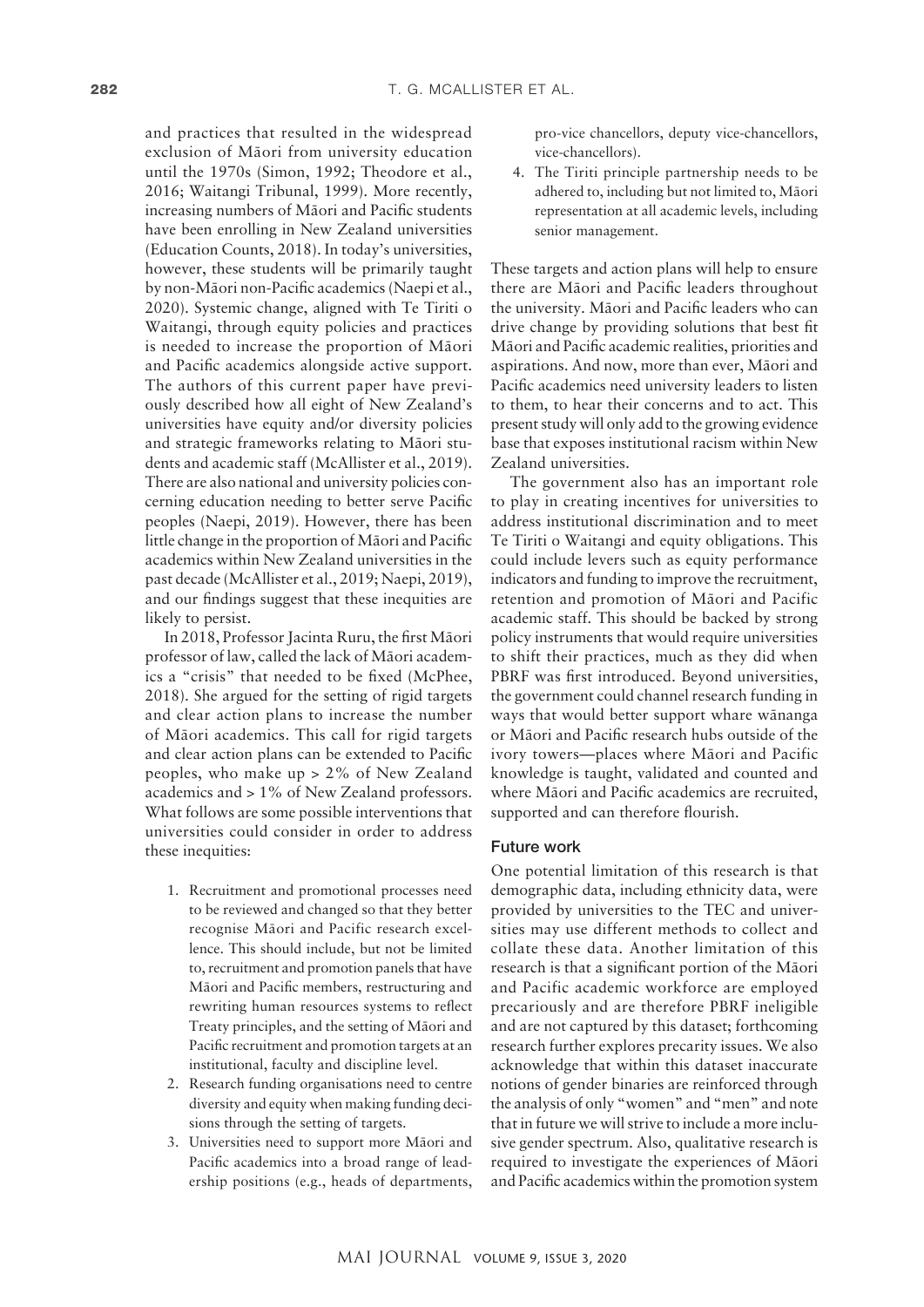and to understand how racism in academic promotions can be addressed. Finally, there is a need for qualitative research that explores how and why universities in Aotearoa have continued to uphold practices and habits that discriminate against Mäori and Pacific. We encourage other research that widens the scope to consider other equity groups.

#### **Conclusions**

Our study found that research performance (as measured by PBRF score), age and field did not explain why many current New Zealand university students are not being taught by Mäori or Pacific professors. We found that New Zealand universities significantly privilege non-Mäori non-Pacific men over Mäori and Pacific women and men academics in terms of career recognition and remuneration. Our findings indicate that current inequitable—that is, unfair and unjust—outcomes for Mäori and Pacific academics will persist or increase unless there is systemic change within New Zealand universities. Moving forward, universities need to take significant steps to actively address institutional racism and sexism in both recruitment and promotion processes. Universities need to urgently reimagine and recreate the promotional system and move towards a system that meaningfully responds to and incorporates Tiriti rights, reflects a Tiriti partnership and recognises Mäori and Pacific excellence.

#### Acknowledgements

Tara McAllister thanks the Ministry of Business, Innovation and Employment and the Office of the Prime Minister's Chief Science Advisor, who instigated this research. Tara also thanks Te Pünaha Matatini for providing funding for her postdoctoral position. Jesse Kokaua was supported by a Health Research Council (HRC) Post-Doctoral Fellowship [grant number 17/466]. Reremoana Theodore was supported by an HRC Mäori Emerging Leader Fellowship [grant number 18/644]. We acknowledge Sarah Townsend and Morgan Healey (TEC) who were integral in obtaining and understanding this data. We thank Professor Shaun Hendy and the two anonymous reviewers for their comments on this manuscript.

#### **Glossary**

| Aotearoa         | New Zealand                                   |
|------------------|-----------------------------------------------|
| Māori            | Indigenous peoples of<br>Aotearoa New Zealand |
| mātauranga Māori | Māori knowledge                               |

| Te Tiriti o Waitangi | Māori version of the Treaty<br>of Waitangi signed in 1840<br>proposing alliance with the<br>Crown |
|----------------------|---------------------------------------------------------------------------------------------------|
| whānau               | family; nuclear/extended<br>family                                                                |
| whare wānanga        | Māori university                                                                                  |

#### **References**

- Ahenakew, C., & Naepi, S. (2015). The difficult task of turning walls into tables. In A. Macfarlane, S. Macfarlane, & M. Webber (Eds.), *Sociocultural realities: Exploring new horizons* (pp. 181–194). Canterbury University Press.
- Ahmed, S. (2012). *On being included: Racism and diversity in institutional life*. Duke University Press. <https://doi.org/vzq>
- Ahmed, S. (2017). *Living a feminist life*. Duke University Press.<https://doi.org/c83b>
- Applebaum, B. (2017). Comforting discomfort as complicity: White fragility and the pursuit of invulnerability. *Hypatia*, *32*(4), 862–875. [https://doi.](https://doi.org/fhxt) [org/fhxt](https://doi.org/fhxt)
- Baker, M. (2010). Career confidence and gendered expectations of academic promotion. *Journal of Sociology*, *46*(3), 317–334.<https://doi.org/brg7m5>
- Bhopal, K., & Henderson, H. (2019a). *Advancing equality in higher education: An exploratory study of the Athena SWAN and Race Equality Charters*. In: Centre for Research in Race and Education, University of Birmingham. [https://www.birming](https://www.birmingham.ac.uk/Documents/college-social-sciences/education/reports/advancing-equality-and-higher-education.pdf) [ham.ac.uk/Documents/college-social-sciences/](https://www.birmingham.ac.uk/Documents/college-social-sciences/education/reports/advancing-equality-and-higher-education.pdf) [education/reports/advancing-equality-and-higher](https://www.birmingham.ac.uk/Documents/college-social-sciences/education/reports/advancing-equality-and-higher-education.pdf)[education.pdf](https://www.birmingham.ac.uk/Documents/college-social-sciences/education/reports/advancing-equality-and-higher-education.pdf)
- Bhopal, K., & Henderson, H. (2019b). Competing inequalities: Gender versus race in higher education institutions in the UK. *Educational Review*. Advance online publication.<https://doi.org/fhxv>
- Bhopal, K., & Pitkin, C. (2020). "Same old story, just a different policy": Race and policy making in higher education in the UK. *Race Ethnicity and Education*, *23*(4), 530–547.<https://doi.org/fhxw>
- Brower, A., & James, A. (2020). Research performance and age explain less than half of the gender pay gap in New Zealand universities. *PLoS ONE*, *15*(1), Article e0226392.<https://doi.org/ggjcg8>
- Cormack, D., Stanley, J., & Harris, R. (2018). Multiple forms of discrimination and relationships with health and wellbeing: Findings from national cross-sectional surveys in Aotearoa/New Zealand. *International Journal for Equity in Health*, *17*(1), Article 26.<https://doi.org/gc3qmm>
- Cupples, J., & Pawson, E. (2012). Giving an account of oneself: The PBRF and the neoliberal university. *New Zealand Geographer*, *68*(1), 14–23. [https://](https://doi.org/fhxx) [doi.org/fhxx](https://doi.org/fhxx)
- Curtis, B. (2007). Academic life: Commodification, continuity, collegiality, confusion and the Performance Based Research Fund. *New Zealand Journal of Employment Relations*, *32*(2), 2–17.
- Curtis, B. (2008). The Performance-Based Research Fund: Research assessment and funding in New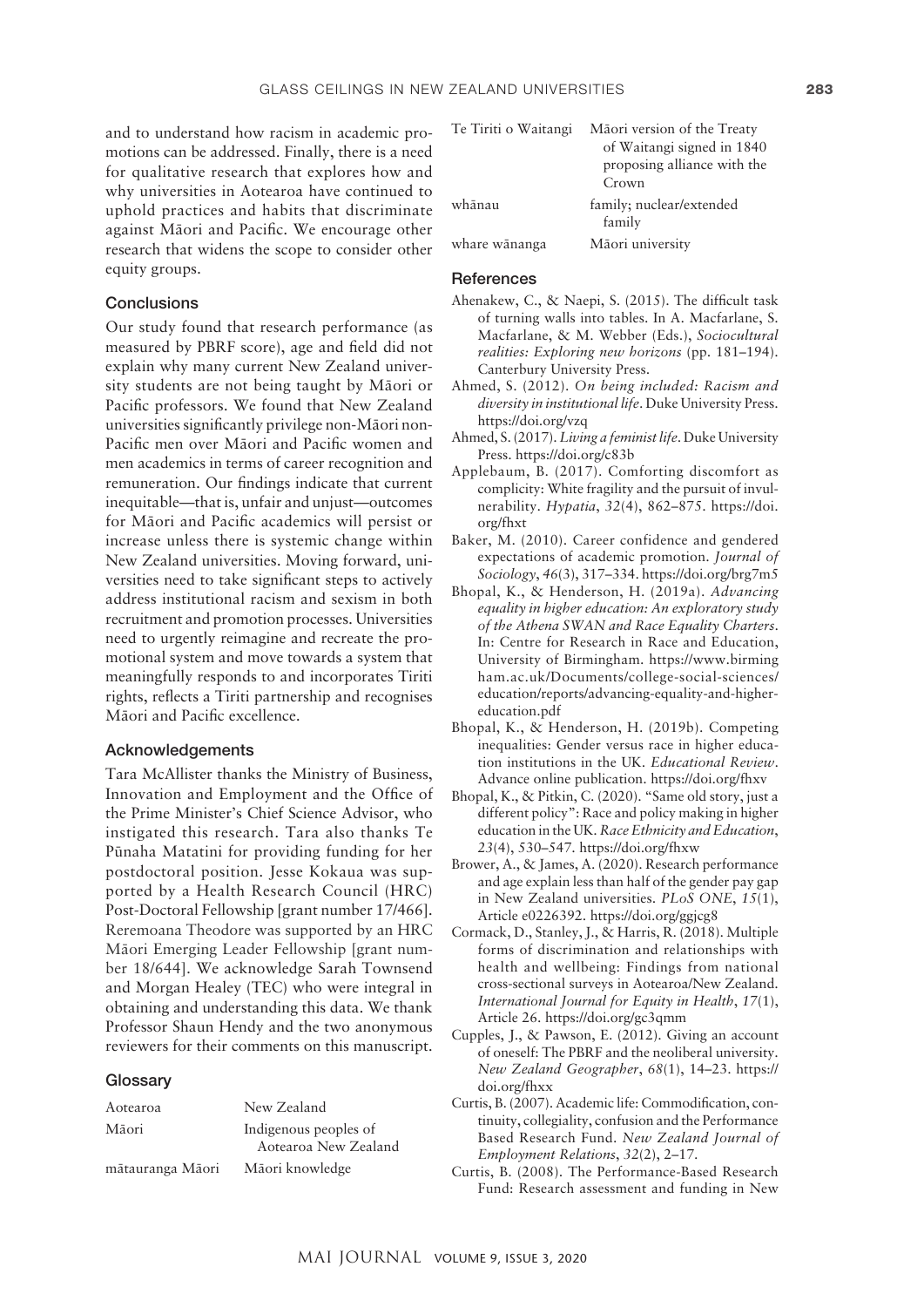Zealand. *Globalisation, Societies and Education*, *6*(2), 179–194.<https://doi.org/b9jzh9>

- Curtis, B. (2016). The Performance-based Research Fund, gender and a cultural cringe. *Globalisation, Societies and Education*, *14*(1), 87–109. [https://](https://doi.org/fhxz) [doi.org/fhxz](https://doi.org/fhxz)
- Curtis, B., & Matthewman, S. (2005). The managed university: The PBRF, its impacts and staff attitudes. *New Zealand Journal of Employment Relations*, *30*(2), 1–18.
- Daniel, B.-J. (2019). Teaching while Black: Racial dynamics, evaluations, and the role of White females in the Canadian academy in carrying the racism torch. *Race Ethnicity and Education*, *22*(1), 21–37.<https://doi.org/gddtj5>
- DiAngelo, R. (2011). White fragility. *The International Journal of Critical Pedagogy*, *3*(3), 54–70.
- Education Counts. (2018). *Participation rates in tertiary education*. Retrieved June 3, 2020 from [https://www.educationcounts.govt.nz/statistics/](https://www.educationcounts.govt.nz/statistics/indicators/main/student-engagement-participation/participation_rates_in_tertiary_education) [indicators/main/student-engagement-participation/](https://www.educationcounts.govt.nz/statistics/indicators/main/student-engagement-participation/participation_rates_in_tertiary_education) [participation\\_rates\\_in\\_tertiary\\_education](https://www.educationcounts.govt.nz/statistics/indicators/main/student-engagement-participation/participation_rates_in_tertiary_education)
- Education Counts. (2019). *Tertiary student retention rates*. Retrieved June 3, 2020 from [https://www.](https://www.educationcounts.govt.nz/statistics/indicators/main/student-engagement-participation/1959) [educationcounts.govt.nz/statistics/indicators/main/](https://www.educationcounts.govt.nz/statistics/indicators/main/student-engagement-participation/1959) [student-engagement-participation/1959](https://www.educationcounts.govt.nz/statistics/indicators/main/student-engagement-participation/1959)
- Elsevier. (2017). *Gender in the global research landscape: Analysis of research performance through a gender lens across 20 years, 12 geographies, and 27 subject areas*. [https://www.elsevier.com/\\_\\_data/assets/](https://www.elsevier.com/__data/assets/pdf_file/0008/265661/ElsevierGenderReport_final_for-web.pdf) [pdf\\_file/0008/265661/ElsevierGenderReport\\_](https://www.elsevier.com/__data/assets/pdf_file/0008/265661/ElsevierGenderReport_final_for-web.pdf) [final\\_for-web.pdf](https://www.elsevier.com/__data/assets/pdf_file/0008/265661/ElsevierGenderReport_final_for-web.pdf)
- Fairbairn-Dunlop, P. (2004, May 21). *The Impact of PBRF: Local contexts, national trends and international comparisons: A Pacific perspective*. PBRF Forum, Royal Society of New Zealand.
- Hancock, F. (2020, January 23). *NZ's \$400,000 gender pay gap*. Newsroom. [https://www.news](https://www.newsroom.co.nz/2020/01/23/997999/nzs-400000-gender-pay-gap) [room.co.nz/2020/01/23/997999/nzs-400000](https://www.newsroom.co.nz/2020/01/23/997999/nzs-400000-gender-pay-gap) [gender-pay-gap](https://www.newsroom.co.nz/2020/01/23/997999/nzs-400000-gender-pay-gap)
- Headworth, S., & Freese, J. (2016). Credential privilege or cumulative advantage? Prestige, productivity, and placement in the academic sociology job market. *Social Forces*, *94*(3), 1257–1282. [https://doi.](https://doi.org/f8dmpg) [org/f8dmpg](https://doi.org/f8dmpg)
- Heather, B. (2020, January 23). *Unprecedented study finds NZ universities paying women academics \$400,000 less than men*. Stuff. [https://www.stuff.](https://www.stuff.co.nz/dominion-post/news/wellington/118940231/unprecedented-study-finds-nz-universities-paying-woman-academics-400000-less-than-men) [co.nz/dominion-post/news/wellington/118940231/](https://www.stuff.co.nz/dominion-post/news/wellington/118940231/unprecedented-study-finds-nz-universities-paying-woman-academics-400000-less-than-men) [unprecedented-study-finds-nz-universities-paying](https://www.stuff.co.nz/dominion-post/news/wellington/118940231/unprecedented-study-finds-nz-universities-paying-woman-academics-400000-less-than-men)[woman-academics-400000-less-than-men](https://www.stuff.co.nz/dominion-post/news/wellington/118940231/unprecedented-study-finds-nz-universities-paying-woman-academics-400000-less-than-men)
- Hofstra, B., Kulkarni, V. V., Galvez, S. M. N., He, B., Jurafsky, D., & McFarland, D. A. (2020). The diversity–innovation paradox in science. *Proceedings of the National Academy of Sciences*, *117*(17), 9284–9291.<https://doi.org/ggskr7>
- Hurihanganui, T. (2018, September 12). *Mäori academics "isolated" and lacking in numbers*. RNZ. [https://www.rnz.co.nz/news/national/366304/](https://www.rnz.co.nz/news/national/366304/maori-academics-isolated-and-lacking-in-numbers) [maori-academics-isolated-and-lacking-in-numbers](https://www.rnz.co.nz/news/national/366304/maori-academics-isolated-and-lacking-in-numbers)
- Johnsen, M. (2019, December 5). *Te Wänanga o Raukawa receives one-off \$10m grant*. RNZ. [https://](https://www.rnz.co.nz/news/te-manu-korihi/404890/te-wananga-o-raukawa-receives-one-off-10m-grant) [www.rnz.co.nz/news/te-manu-korihi/404890/](https://www.rnz.co.nz/news/te-manu-korihi/404890/te-wananga-o-raukawa-receives-one-off-10m-grant)

[te-wananga-o-raukawa-receives-one-off-](https://www.rnz.co.nz/news/te-manu-korihi/404890/te-wananga-o-raukawa-receives-one-off-10m-grant)[10m-grant](https://www.rnz.co.nz/news/te-manu-korihi/404890/te-wananga-o-raukawa-receives-one-off-10m-grant)

- Kidman, J. (2020). Whither decolonisation? Indigenous scholars and the problem of inclusion in the neoliberal university. *Journal of Sociology*, *56*(2), 247–262. <https://doi.org/gf3bbc>
- Kidman, J., & Chu, C. (2017). Scholar outsiders in the neoliberal university: Transgressive academic labour in the whitestream. *New Zealand Journal of Educational Studies*, *52*(1), 7–19. [https://doi.](https://doi.org/c83f) [org/c83f](https://doi.org/c83f)
- Kidman, J., & Chu, C. (2019). "We're not the hottest ethnicity": Pacific scholars and the cultural politics of New Zealand universities. *Globalisation, Societies and Education*, *17*(4), 489–499. [https://](https://doi.org/c83g) [doi.org/c83g](https://doi.org/c83g)
- Kidman, J., Chu, C., Fernandez, S., & Abella, I. (2015). *Mäori scholars and the university*. Ngä Pae o te Märamatanga. [http://www.maramatanga.co.nz/](http://www.maramatanga.co.nz/sites/default/files/project-reports/Kidman%20Chu%20Fernandez%20Abella-%20Maori%20Scholars%20Final%20report%202015.pdf) [sites/default/files/project-reports/Kidman%20](http://www.maramatanga.co.nz/sites/default/files/project-reports/Kidman%20Chu%20Fernandez%20Abella-%20Maori%20Scholars%20Final%20report%202015.pdf) [Chu%20Fernandez%20Abella-%20Maori%20](http://www.maramatanga.co.nz/sites/default/files/project-reports/Kidman%20Chu%20Fernandez%20Abella-%20Maori%20Scholars%20Final%20report%202015.pdf) [Scholars%20Final%20report%202015.pdf](http://www.maramatanga.co.nz/sites/default/files/project-reports/Kidman%20Chu%20Fernandez%20Abella-%20Maori%20Scholars%20Final%20report%202015.pdf)
- McAllister, T., Kidman, J., Rowley, O., & Theodore, R. (2019). Why isn't my professor Mäori? A snapshot of the academic workforce in New Zealand universities. *MAI Journal*, *8*(2), 235–249.
- McPhee, E. (2018, September 27). Otago prof calls for more Maori lecturers. *Otago Daily Times*. [https://www.odt.co.nz/news/dunedin/](https://www.odt.co.nz/news/dunedin/campus/university-of-otago/otago-prof-calls-more-maori-lecturers) [campus/university-of-otago/otago-prof-calls](https://www.odt.co.nz/news/dunedin/campus/university-of-otago/otago-prof-calls-more-maori-lecturers)[more-maori-lecturers](https://www.odt.co.nz/news/dunedin/campus/university-of-otago/otago-prof-calls-more-maori-lecturers)
- Middleton, S., & McKinley, E. (2010). The gown and the korowai: Mäori doctoral students and the spatial organisation of academic knowledge. *Higher Education Research & Development*, *29*(3), 229–243. <https://doi.org/d7z4qm>
- Ministry of Education. (2020). *Performance-Based Research Fund review: Proposed changes and options for strengthening the Performance-Based Research Fund (PBRF)* [Discussion document]. [https://www.education.govt.nz/assets/Documents/](https://www.education.govt.nz/assets/Documents/Further-education/PBRF-Review/PBRF-Review-Discussion-Document.pdf) [Further-education/PBRF-Review/PBRF-Review-](https://www.education.govt.nz/assets/Documents/Further-education/PBRF-Review/PBRF-Review-Discussion-Document.pdf)[Discussion-Document.pdf](https://www.education.govt.nz/assets/Documents/Further-education/PBRF-Review/PBRF-Review-Discussion-Document.pdf)
- Moreton-Robinson, A. (2000). *Talkin' up to the white woman: Indigenous women and white feminism*. University of Queensland Press.
- Naepi, S. (2019). Why isn't my professor Pasifika? A snapshot of the academic workforce in New Zealand universities. *MAI Journal*, *8*(2), 219–234. <https://doi.org/dh2v>
- Naepi, S. (2020). "I didn't come to play": Pasifika women in the academy. In T. Moeke-Pickering, S. Cote-Meek, & A. Pegoraro (Eds.), *Critical reflections and politics on advancing women in the academy* (pp. 52–69). IGI Global. [https://doi.](https://doi.org/fhx2) [org/fhx2](https://doi.org/fhx2)
- Naepi, S., McAllister, T. G., Thomsen, P., Leenen-Young, M., Walker, L. A., McAllister, A. L., Theodore, R., Kidman, J., & Suaaliia, T. (2020). The pakaru "pipeline": Mäori and Pasifika pathways within the academy. *The New Zealand Annual Review of Education*, *24*, 142–159. <https://doi.org/ggqm9d>
- Naepi, S., Stein, S., Ahenakew, C., & de Oliveira